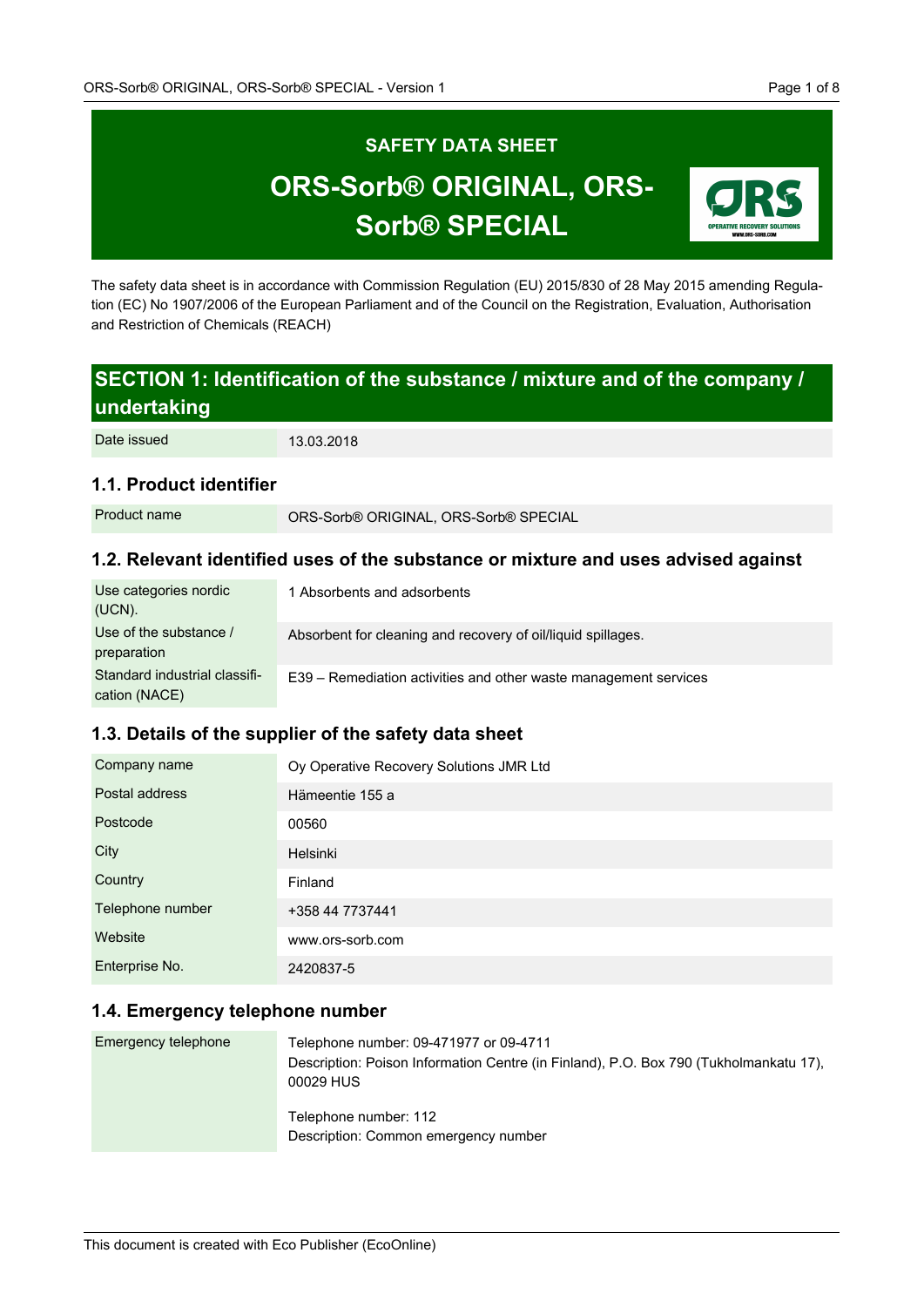# **SECTION 2: Hazards identification**

# **2.1. Classification of substance or mixture**

| CLP classification, notes | In accordance with CLP/GHS regulation (EC) No 1272/2008, the product has not been |
|---------------------------|-----------------------------------------------------------------------------------|
|                           | classified as hazardous.                                                          |

### **2.2. Label elements**

| Other label information | No labeling. In accordance with current regulations, this product has not been classified |
|-------------------------|-------------------------------------------------------------------------------------------|
| (CLP)                   | as hazardous.                                                                             |

# **2.3. Other hazards**

| PBT / vPvB    | For results of PBT and vPvB assessment, see point 12.5. |
|---------------|---------------------------------------------------------|
| Other hazards | None reported.                                          |

# **SECTION 3: Composition / information on ingredients**

# **3.2. Mixtures**

| Description of the mixture | Non toxic, synthetic absorbent.<br>The product contains:<br>Water (CAS 7732-18-5) 40-45 %<br>Carbon (CAS 7440-44-0) 20-30 %<br>Nitrogen (CAS 7727-37-9) 20-30 %<br>Ammonium phosphate (CAS 7722-76-1) 1-5 %<br>Urea (CAS 57-13-6) 0-1 % |
|----------------------------|-----------------------------------------------------------------------------------------------------------------------------------------------------------------------------------------------------------------------------------------|
| Substance comments         | The product does not contain ingredients classified as hazardous to health or the<br>environment at concentrations exceeding the concentration limits for listing such<br>ingredients.                                                  |

# **SECTION 4: First aid measures**

# **4.1. Description of first aid measures**

| General      | If the situation is unclear or symptoms persist, seek medical attention.                                                                                       |
|--------------|----------------------------------------------------------------------------------------------------------------------------------------------------------------|
| Inhalation   | Remove victim to fresh air and keep at rest in a position comfortable for breathing. Get<br>medical attention if symptoms occur.                               |
| Skin contact | Wash skin immediately with plenty of water and soap.                                                                                                           |
| Eye contact  | Immediately flush eyes with plenty of water for several minutes, holding eyelids open. If<br>eye irritation or other symptoms persist, seek medical attention. |
| Ingestion    | Rinse mouth with water and then drink plenty of water. Do NOT induce vomiting. Get<br>medical attention if symptoms occur.                                     |

# **4.2. Most important symptoms and effects, both acute and delayed**

| Acute symptoms and effects        | None known. |
|-----------------------------------|-------------|
| Delayed symptoms and ef-<br>fects | None known. |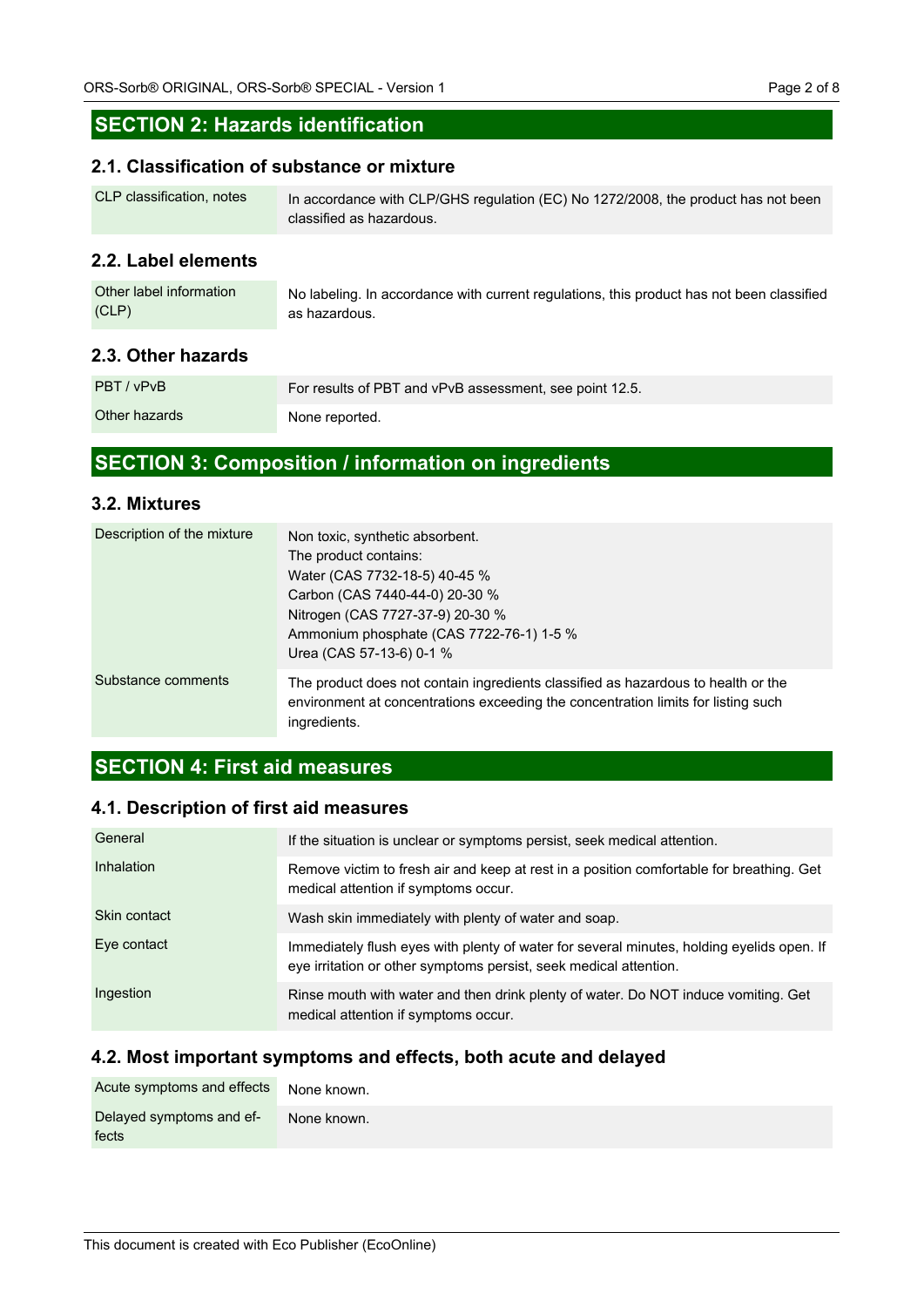### **4.3. Indication of any immediate medical attention and special treatment needed**

Other information Treat symptomatically.

# **SECTION 5: Firefighting measures**

#### **5.1. Extinguishing media**

Suitable extinguishing media Use an extinguishing agent suitable for the surrounding fire.

#### **5.2. Special hazards arising from the substance or mixture**

Hazardous combustion products Harmful compounds may be evolved during fire. Carbon monoxide. Carbon dioxide.

#### **5.3. Advice for firefighters**

Personal protective equipment Fire-fighters should wear appropriate protective equipment and self-contained breathing apparatus (SCBA).

# **SECTION 6: Accidental release measures**

#### **6.1. Personal precautions, protective equipment and emergency procedures**

| General measures         | Avoid generation and spreading of dust.         |
|--------------------------|-------------------------------------------------|
| Personal protection mea- | Wear appropriate personal protective equipment. |
| sures                    |                                                 |

#### **6.2. Environmental precautions**

| Environmental precautionary | No special measures required. |
|-----------------------------|-------------------------------|
| measures                    |                               |

#### **6.3. Methods and material for containment and cleaning up**

Containment No special measures required.

### **6.4. Reference to other sections**

Other instructions Safe handling: see point 7.

Personal protective equipment: see point 8. Waste disposal: see point 13.

# **SECTION 7: Handling and storage**

#### **7.1. Precautions for safe handling**

Handling **Prevent spillages**.

#### **Protective safety measures**

Preventitive measures to prevent aerosol and dust generation

Prevent formation of dust.

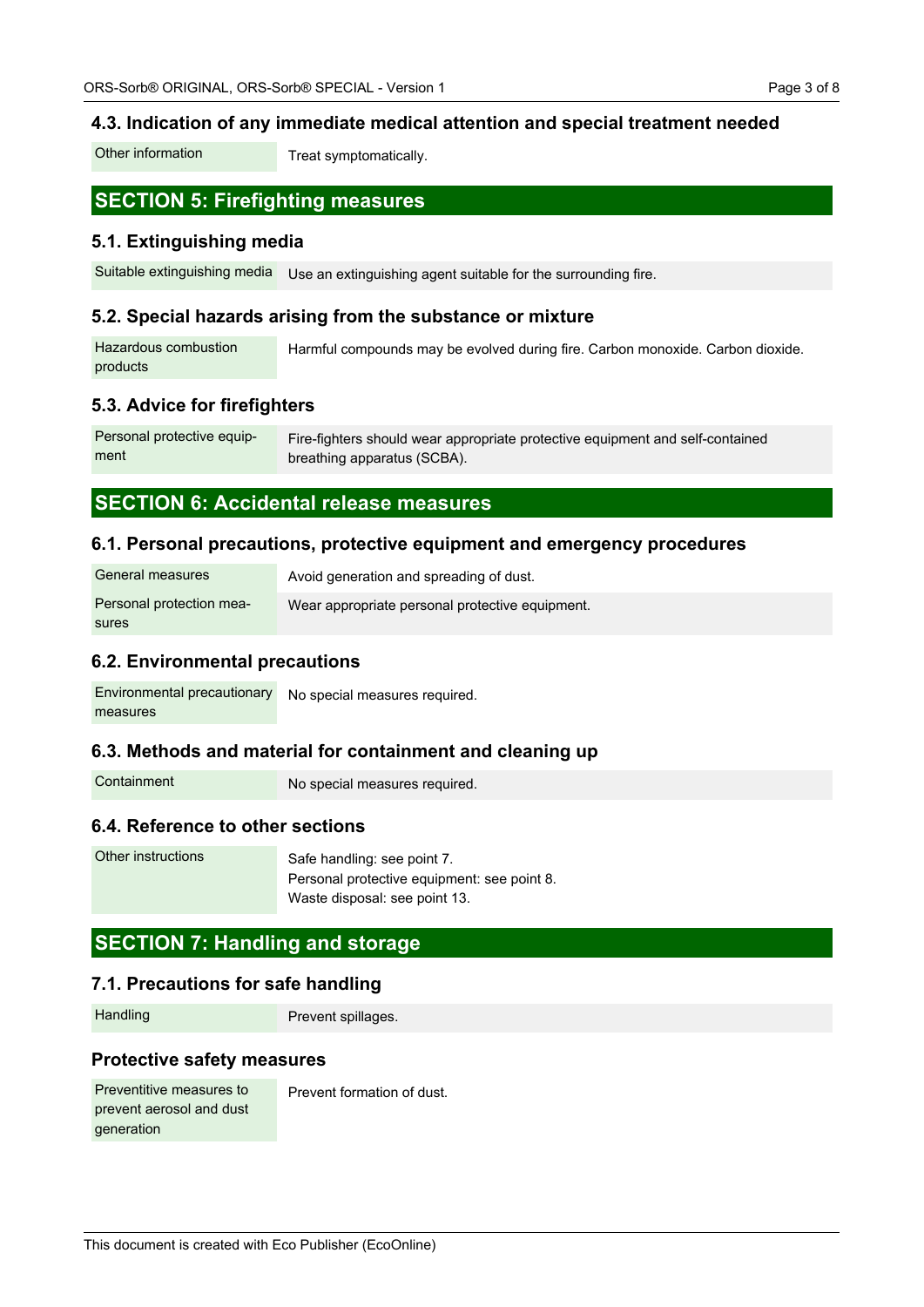| Advice on general occupa- | Handle in accordance with good industrial hygiene and safety practices. Do not eat, |
|---------------------------|-------------------------------------------------------------------------------------|
| tional hygiene            | drink or smoke when using this product. Wash hands before breaks and at the end of  |
|                           | workday.                                                                            |

# **7.2. Conditions for safe storage, including any incompatibilities**

| Storage             | Store in a dry place. Store in a closed container. Store away from food and feedstuffs. |
|---------------------|-----------------------------------------------------------------------------------------|
| Conditions to avoid | Protect from moisture.                                                                  |

## **Conditions for safe storage**

| Packaging compatibilities | Store in original package or container. |
|---------------------------|-----------------------------------------|
| Requirements for storage  | Keep container tightly closed.          |
| rooms and vessels         |                                         |

# **7.3. Specific end use(s)**

Specific use(s) None reported.

# **SECTION 8: Exposure controls / personal protection**

### **8.1. Control parameters**

Other Information about threshold limit values No applicable exposure limit values. DNEL/PNEC: Not available.

# **8.2. Exposure controls**

### **Precautionary measures to prevent exposure**

| Technical measures to pre- | Ensure adequate ventilation. |  |
|----------------------------|------------------------------|--|
| vent exposure              |                              |  |

# **Eye / face protection**

| Suitable eye protection | Wear suitable protective goggles if there is a risk of eye contact or conditons are dusty. |
|-------------------------|--------------------------------------------------------------------------------------------|
|-------------------------|--------------------------------------------------------------------------------------------|

# **Hand protection**

Suitable gloves type Wear applicable chemical resistant safety gloves.

# **Skin protection**

| Suitable protective clothing | Under normal conditions not required. |
|------------------------------|---------------------------------------|
|------------------------------|---------------------------------------|

# **Respiratory protection**

| Respiratory protection nec- | In case of inadequate ventilation wear respiratory protection. |
|-----------------------------|----------------------------------------------------------------|
| essary at                   |                                                                |

# **Appropriate environmental exposure control**

| Environmental exposure | No special precautions required. |
|------------------------|----------------------------------|
| controls               |                                  |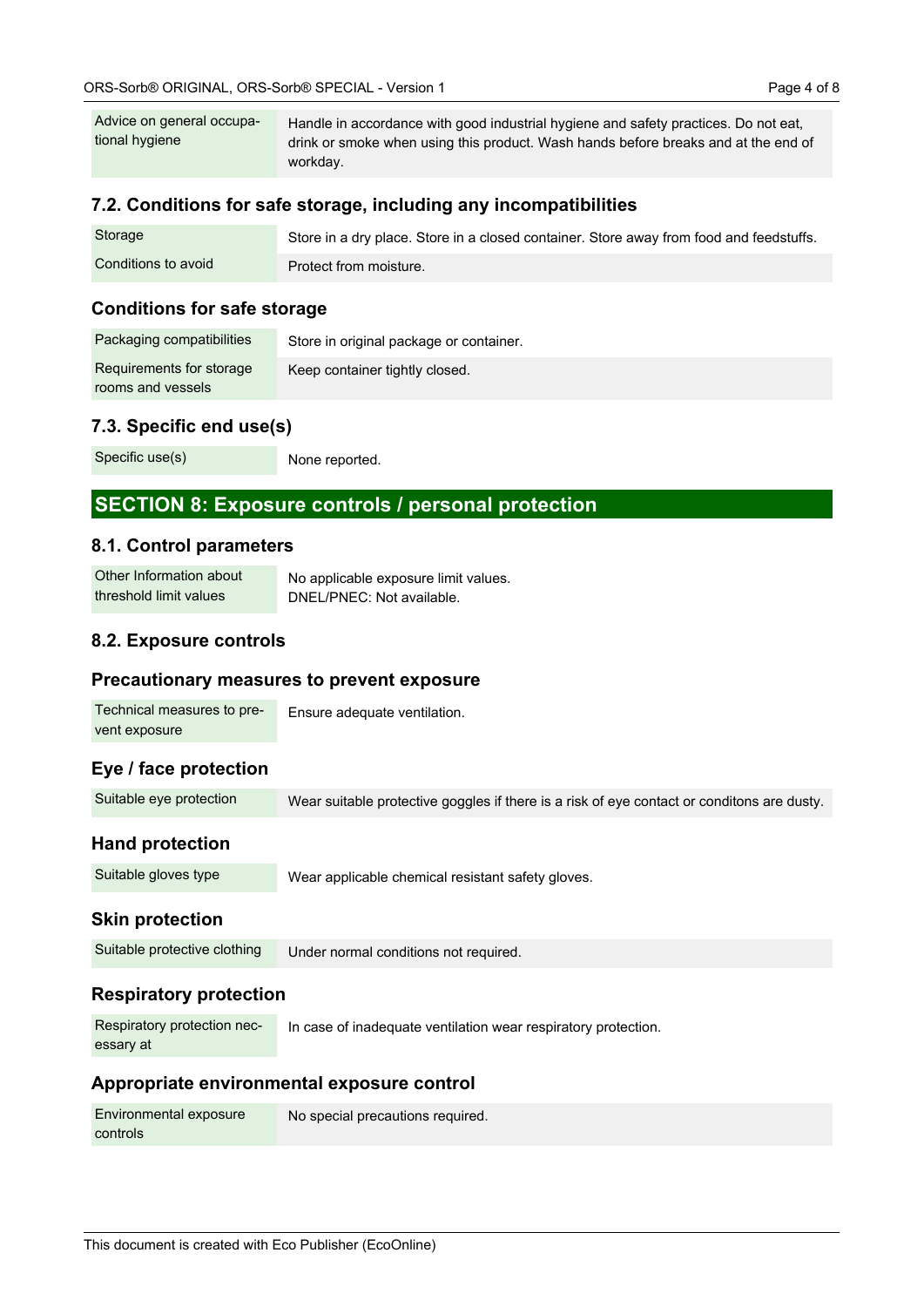# **SECTION 9: Physical and chemical properties**

### **9.1. Information on basic physical and chemical properties**

| Physical state                              | Solid. Granulate. Block.                      |
|---------------------------------------------|-----------------------------------------------|
| Colour                                      | White.                                        |
| Odour                                       | Not known.                                    |
| Odour limit                                 | Comments: Unknown.                            |
| pH                                          | Value: $4-6$                                  |
| Melting point / melting range               | Comments: Unknown.                            |
| Boiling point / boiling range               | Comments: Unknown.                            |
| Flash point                                 | Value: 2000 °C                                |
| Evaporation rate                            | Comments: Unknown.                            |
| Flammability (solid, gas)                   | Not flammable.                                |
| <b>Explosion limit</b>                      | Comments: Unknown.                            |
| Vapour pressure                             | Comments: Unknown.                            |
| Vapour density                              | Comments: Unknown.                            |
| Specific gravity                            | Comments: Unknown.                            |
| Solubility                                  | Medium: Water<br>Comments: Not water-soluble. |
| Partition coefficient: n-oc-<br>tanol/water | Comments: Unknown.                            |
| Spontaneous combustability                  | Comments: Not self-igniting.                  |
| Decomposition temperature                   | Comments: Unknown.                            |
| Viscosity                                   | Comments: Unknown.                            |
| <b>Explosive properties</b>                 | Not classified as explosive.                  |
| Oxidising properties                        | Not classified as oxidising.                  |

# **9.2. Other information**

# **Other physical and chemical properties**

Comments None reported.

# **SECTION 10: Stability and reactivity**

# **10.1. Reactivity**

Reactivity Not reactive under normal use and storage conditions.

# **10.2. Chemical stability**

Stability Chemically stable under normal storage conditions.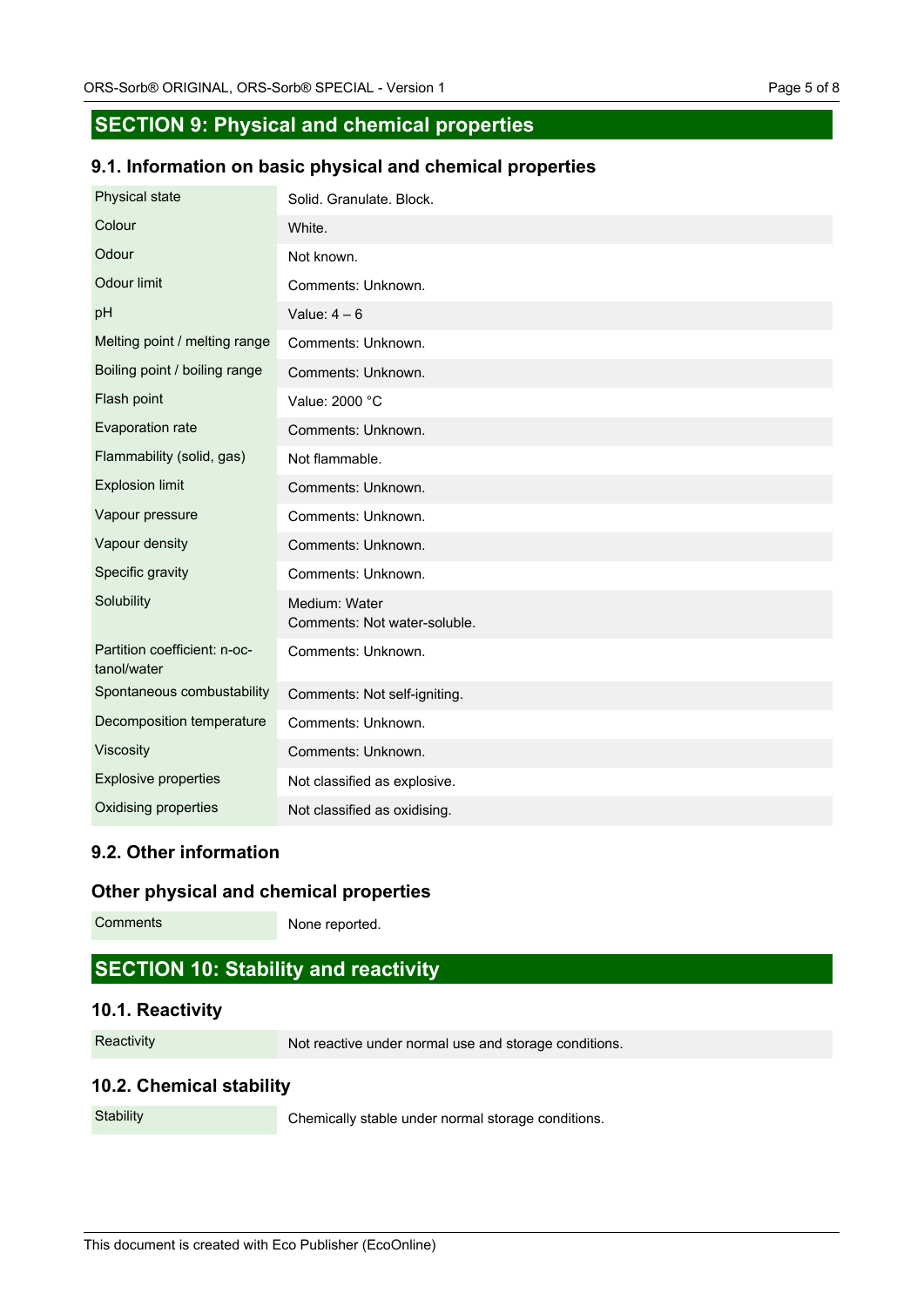### **10.3. Possibility of hazardous reactions**

Possibility of hazardous reactions None known.

# **10.4. Conditions to avoid**

Conditions to avoid None known.

### **10.5. Incompatible materials**

Materials to avoid Strong inorganic acids.

### **10.6. Hazardous decomposition products**

Hazardous decomposition products None known.

# **SECTION 11: Toxicological information**

### **11.1. Information on toxicological effects**

Other toxicological data There is no toxicological data available about the product as such. The product is not classified as acutely toxic.

### **Other information regarding health hazards**

| Assessment of skin corro-<br>sion / irritation, classification            | The product is not classified as irritant or corrosive to skin.                                |
|---------------------------------------------------------------------------|------------------------------------------------------------------------------------------------|
| Assessment of eye damage<br>or irritation, classification                 | The product is not classified as damaging or irritating to eyes.                               |
| Sensitisation                                                             | The product is not classified as a respiratory or skin sensitiser.                             |
| Mutagenicity                                                              | The product is not classified as a mutagen.                                                    |
| Carcinogenicity, other infor-<br>mation                                   | The product is not classified as a carcinogen.                                                 |
| Reproductive toxicity                                                     | The product is not classified as toxic to reproduction.                                        |
| Assessment of specific tar-<br>get organ SE, classification               | The product is not classified as toxic to specific target organs at a single exposure.         |
| Assessment of specific tar-<br>get organ toxicity RE, classi-<br>fication | The product is not classified as toxic to specific target organs through repeated<br>exposure. |
| Assessment of aspiration<br>hazard, classification                        | The product is not classified as an aspiration hazard.                                         |

### **Symptoms of exposure**

Other information No other health effects reported.

# **SECTION 12: Ecological information**

### **12.1. Toxicity**

Aquatic, comments There is no ecotoxicological data available about the product as such.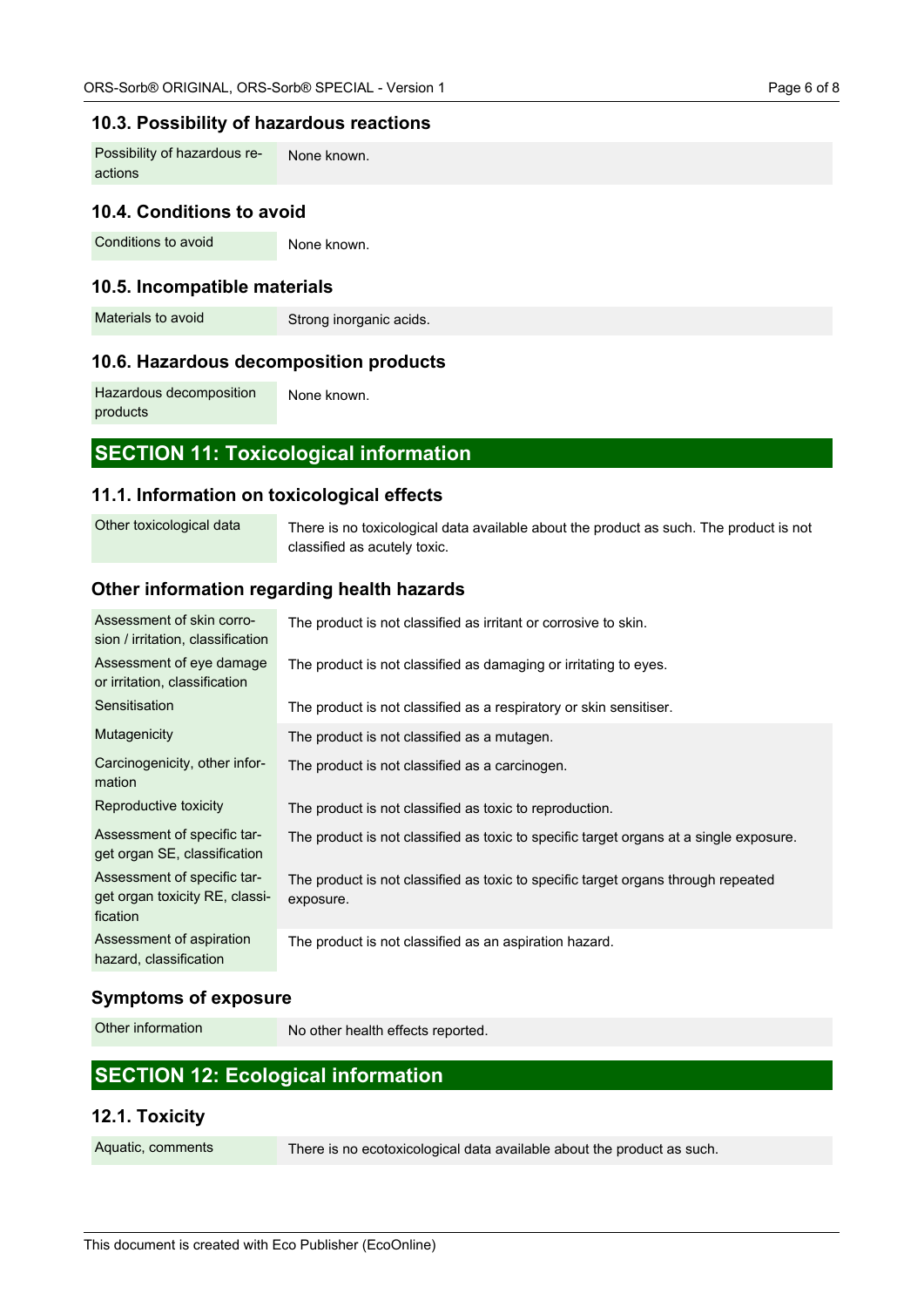# **12.2. Persistence and degradability**

| Persistence and degradabili- | Biodegradable. |
|------------------------------|----------------|
| ty, comments                 |                |

# **12.3. Bioaccumulative potential**

Bioaccumulative potential The product is not bioaccumulative.

# **12.4. Mobility in soil**

Mobility No data available.

# **12.5. Results of PBT and vPvB assessment**

| PBT assessment results | The product contains no components considered to be either persistent, |
|------------------------|------------------------------------------------------------------------|
|                        | bioaccumulative or toxic (PBT).                                        |

### **12.6. Other adverse effects**

Environmental details, summation There is no environmental data available about the product as such. The product is not classified as hazardous to the environment.

# **SECTION 13: Disposal considerations**

### **13.1. Waste treatment methods**

Other information Dispose of in compliance with local and national regulations.

# **SECTION 14: Transport information**

# **14.1. UN number**

Comments The product is not classified for transportation.

# **14.2. UN proper shipping name**

# **14.3. Transport hazard class(es)**

# **14.4. Packing group**

# **14.5. Environmental hazards**

Comments The product is not classified as hazardous to the environment.

# **14.6. Special precautions for user**

# **14.7. Transport in bulk according to Annex II of MARPOL 73/78 and the IBC Code**

# **SECTION 15: Regulatory information**

# **15.1. Safety, health and environmental regulations / legislation specific for the substance or mixture**